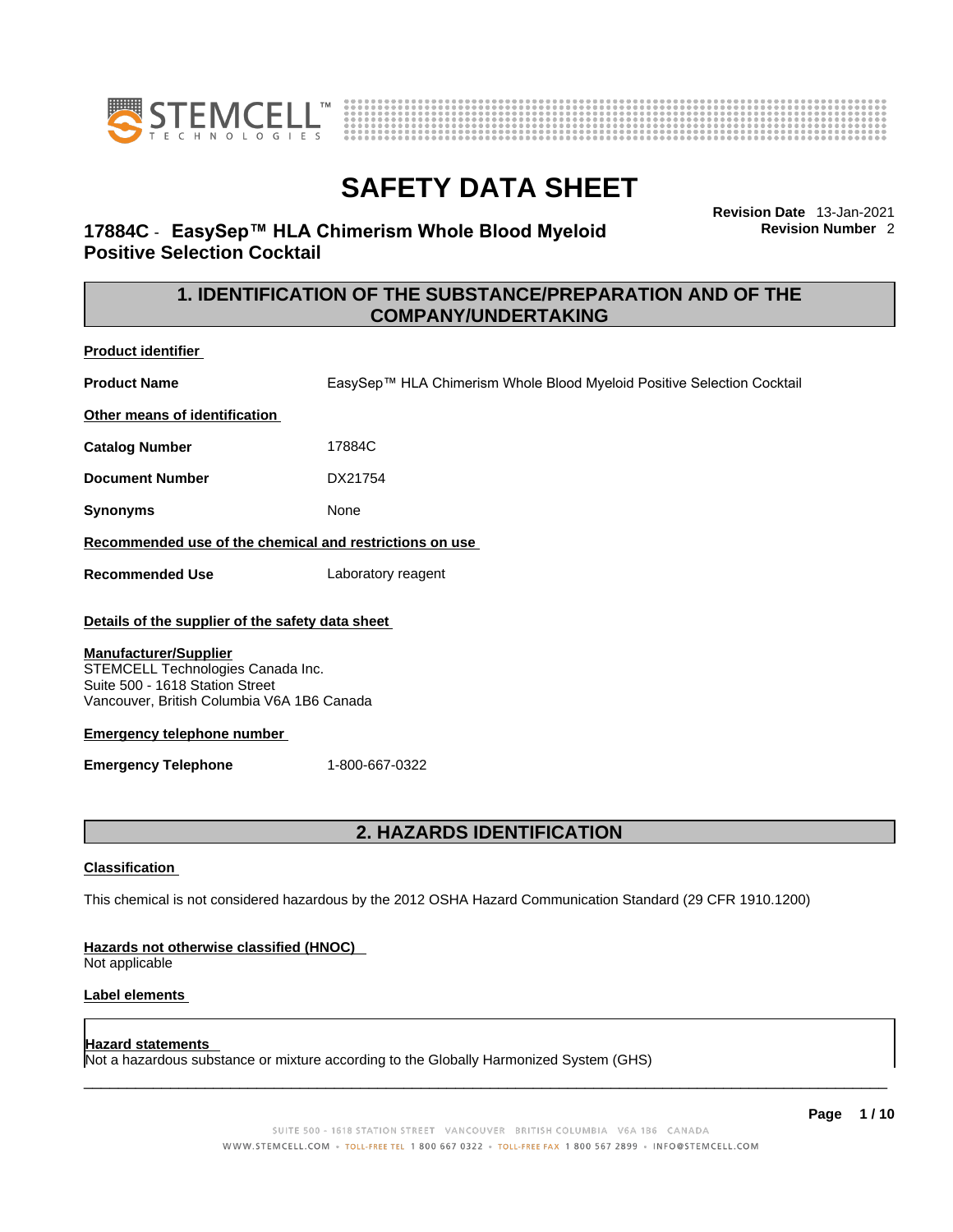



# \_\_\_\_\_\_\_\_\_\_\_\_\_\_\_\_\_\_\_\_\_\_\_\_\_\_\_\_\_\_\_\_\_\_\_\_\_\_\_\_\_\_\_\_\_\_\_\_\_\_\_\_\_\_\_\_\_\_\_\_\_\_\_\_\_\_\_\_\_\_\_\_\_\_\_\_\_\_\_\_\_\_\_\_\_\_\_\_\_\_\_\_\_ **Revision Date** 13-Jan-2021 **17884C** - **EasySep™ HLA Chimerism Whole Blood Myeloid Positive Selection Cocktail**

The product contains no substances which at their given concentration, are considered to be hazardous to health.

**Appearance** Clear **Physical state** Liquid **Odor** No information available

**Revision Number** 2

**Other Information** 

Not applicable

**Unknown acute toxicity** 0 % of the mixture consists of ingredient(s) of unknown toxicity

0 % of the mixture consists of ingredient(s) of unknown acute oral toxicity

0 % of the mixture consists of ingredient(s) of unknown acute dermal toxicity

0 % of the mixture consists of ingredient(s) of unknown acute inhalation toxicity (gas)

0 % of the mixture consists of ingredient(s) of unknown acute inhalation toxicity (vapor)

0 % of the mixture consists of ingredient(s) of unknown acute inhalation toxicity (dust/mist)

### **3. COMPOSITION/INFORMATION ON INGREDIENTS**

#### **Substance**

Not applicable.

### **Mixture**

Not a hazardous substance or mixture according to the Globally Harmonized System (GHS)

\*The exact percentage (concentration) ofcomposition has been withheld as a trade secret.

### **4. FIRST AID MEASURES**

#### **Description of first aid measures**

| <b>Inhalation</b>   | Remove to fresh air.                                                                                                    |
|---------------------|-------------------------------------------------------------------------------------------------------------------------|
| Eye contact         | Rinse thoroughly with plenty of water for at least 15 minutes, lifting lower and upper eyelids.<br>Consult a physician. |
| <b>Skin contact</b> | Wash skin with soap and water.                                                                                          |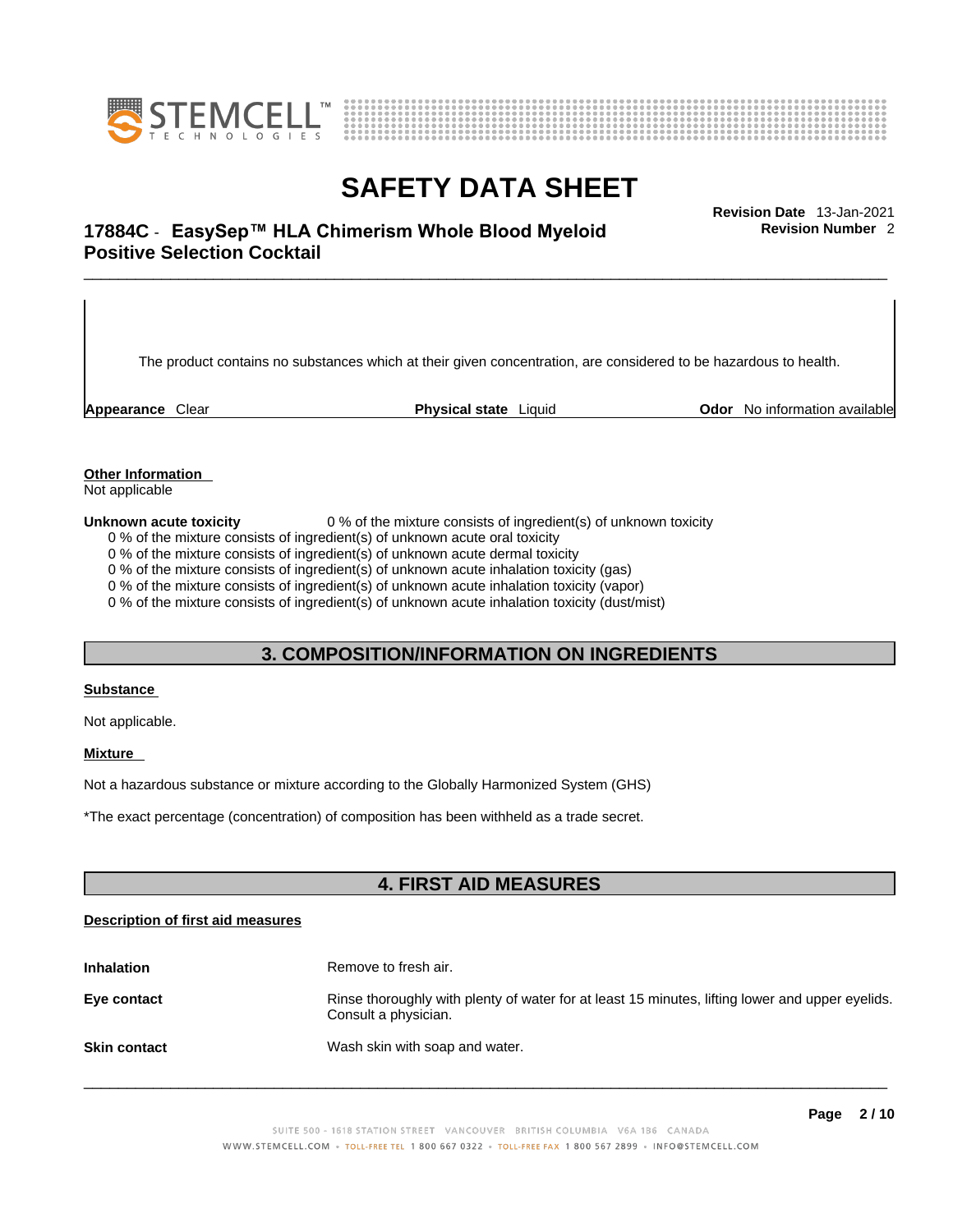



# \_\_\_\_\_\_\_\_\_\_\_\_\_\_\_\_\_\_\_\_\_\_\_\_\_\_\_\_\_\_\_\_\_\_\_\_\_\_\_\_\_\_\_\_\_\_\_\_\_\_\_\_\_\_\_\_\_\_\_\_\_\_\_\_\_\_\_\_\_\_\_\_\_\_\_\_\_\_\_\_\_\_\_\_\_\_\_\_\_\_\_\_\_ **Revision Date** 13-Jan-2021 **17884C** - **EasySep™ HLA Chimerism Whole Blood Myeloid Positive Selection Cocktail**

**Revision Number** 2

| Ingestion                                                                                                 | Clean mouth with water and drink afterwards plenty of water.                                                                          |  |
|-----------------------------------------------------------------------------------------------------------|---------------------------------------------------------------------------------------------------------------------------------------|--|
| Most important symptoms and effects, both acute and delayed                                               |                                                                                                                                       |  |
| <b>Symptoms</b>                                                                                           | No information available.                                                                                                             |  |
|                                                                                                           | Indication of any immediate medical attention and special treatment needed                                                            |  |
| <b>Note to physicians</b>                                                                                 | Treat symptomatically.                                                                                                                |  |
| <b>5. FIRE-FIGHTING MEASURES</b>                                                                          |                                                                                                                                       |  |
| <b>Suitable Extinguishing Media</b>                                                                       | Use extinguishing measures that are appropriate to local circumstances and the<br>surrounding environment.                            |  |
| Unsuitable extinguishing media                                                                            | CAUTION: Use of water spray when fighting fire may be inefficient.                                                                    |  |
| Specific hazards arising from the<br>chemical                                                             | No information available.                                                                                                             |  |
| <b>Explosion data</b><br>Sensitivity to Mechanical Impact None.<br><b>Sensitivity to Static Discharge</b> | None.                                                                                                                                 |  |
| Special protective equipment for<br>fire-fighters                                                         | Firefighters should wear self-contained breathing apparatus and full firefighting turnout<br>gear. Use personal protection equipment. |  |
|                                                                                                           |                                                                                                                                       |  |
|                                                                                                           | <b>6. ACCIDENTAL RELEASE MEASURES</b>                                                                                                 |  |
|                                                                                                           | Personal precautions, protective equipment and emergency procedures                                                                   |  |
| <b>Personal precautions</b>                                                                               | Ensure adequate ventilation.                                                                                                          |  |
|                                                                                                           |                                                                                                                                       |  |

**Environmental precautions** See Section 12 for additional Ecological Information.

### **Methods and material for containment and cleaning up**

**Environmental precautions** 

**Methods for containment** Prevent further leakage or spillage if safe to do so.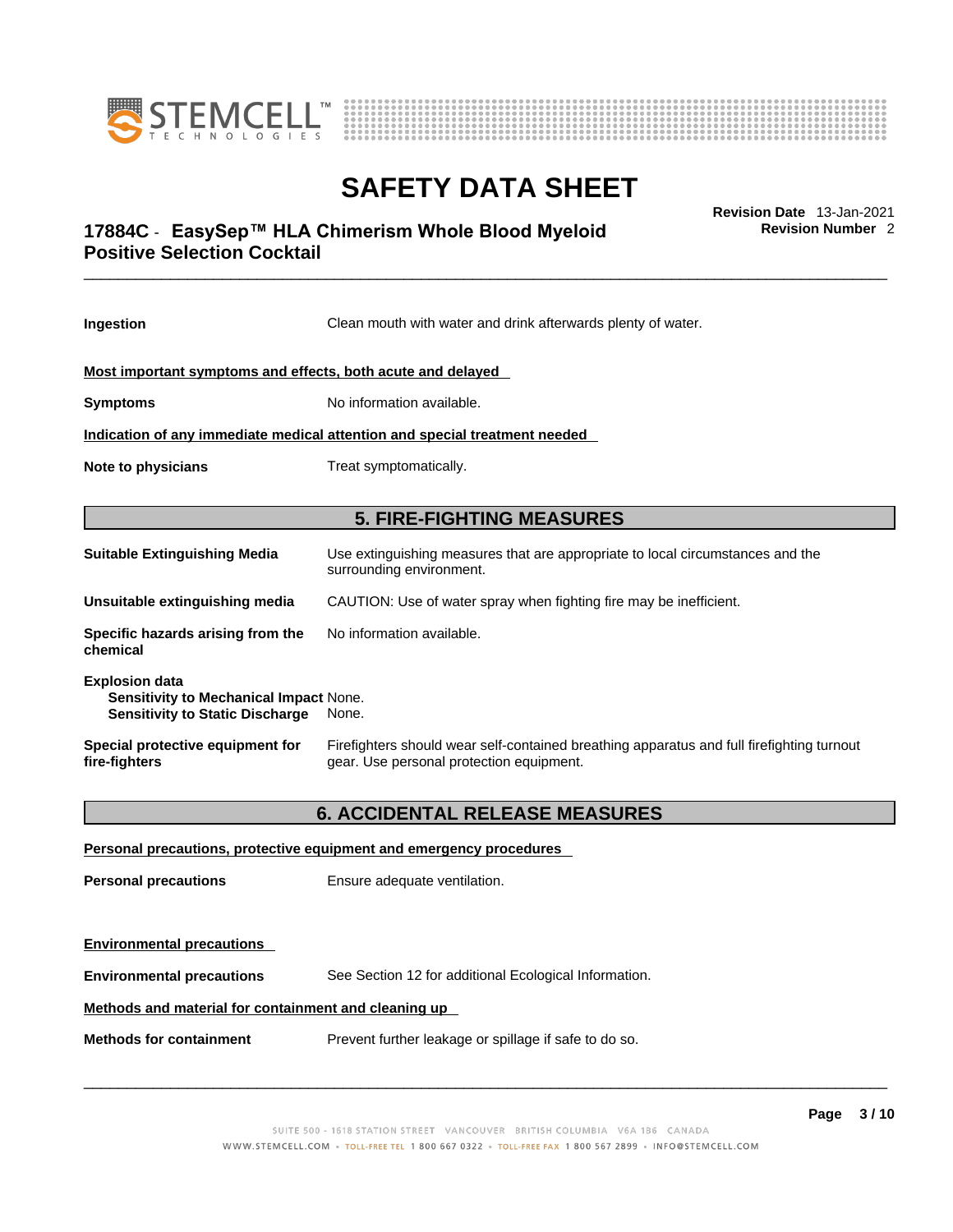



**Revision Number** 2

# \_\_\_\_\_\_\_\_\_\_\_\_\_\_\_\_\_\_\_\_\_\_\_\_\_\_\_\_\_\_\_\_\_\_\_\_\_\_\_\_\_\_\_\_\_\_\_\_\_\_\_\_\_\_\_\_\_\_\_\_\_\_\_\_\_\_\_\_\_\_\_\_\_\_\_\_\_\_\_\_\_\_\_\_\_\_\_\_\_\_\_\_\_ **Revision Date** 13-Jan-2021 **17884C** - **EasySep™ HLA Chimerism Whole Blood Myeloid Positive Selection Cocktail**

| Methods for cleaning up                | Pick up and transfer to properly labeled containers.                                 |
|----------------------------------------|--------------------------------------------------------------------------------------|
| <b>Prevention of secondary hazards</b> | Clean contaminated objects and areas thoroughly observing environmental regulations. |

### **7. HANDLING AND STORAGE**

# **Precautions for safe handling Advice on safe handling** Handle in accordance with good industrial hygiene and safety practice. **Conditions for safe storage, including any incompatibilities Storage Conditions** Store in accordance with information listed on the Product Information Sheet (PIS).

### **8. EXPOSURE CONTROLS/PERSONAL PROTECTION**

### **Control parameters**

**Exposure Limits** This product, as supplied, does not contain any hazardous materials with occupational exposure limits established by the region specific regulatory bodies.

#### **Appropriate engineering controls**

| <b>Engineering controls</b> | Showers              |
|-----------------------------|----------------------|
|                             | Eyewash stations     |
|                             | Ventilation systems. |

**Individual protection measures, such as personal protective equipment Eye/face protection** No special protective equipment required. **Skin and body protection** No special protective equipment required. **Respiratory protection** No protective equipment is needed under normal use conditions. If exposure limits are exceeded or irritation is experienced, ventilation and evacuation may be required. **General hygiene considerations** Handle in accordance with good industrial hygiene and safety practice.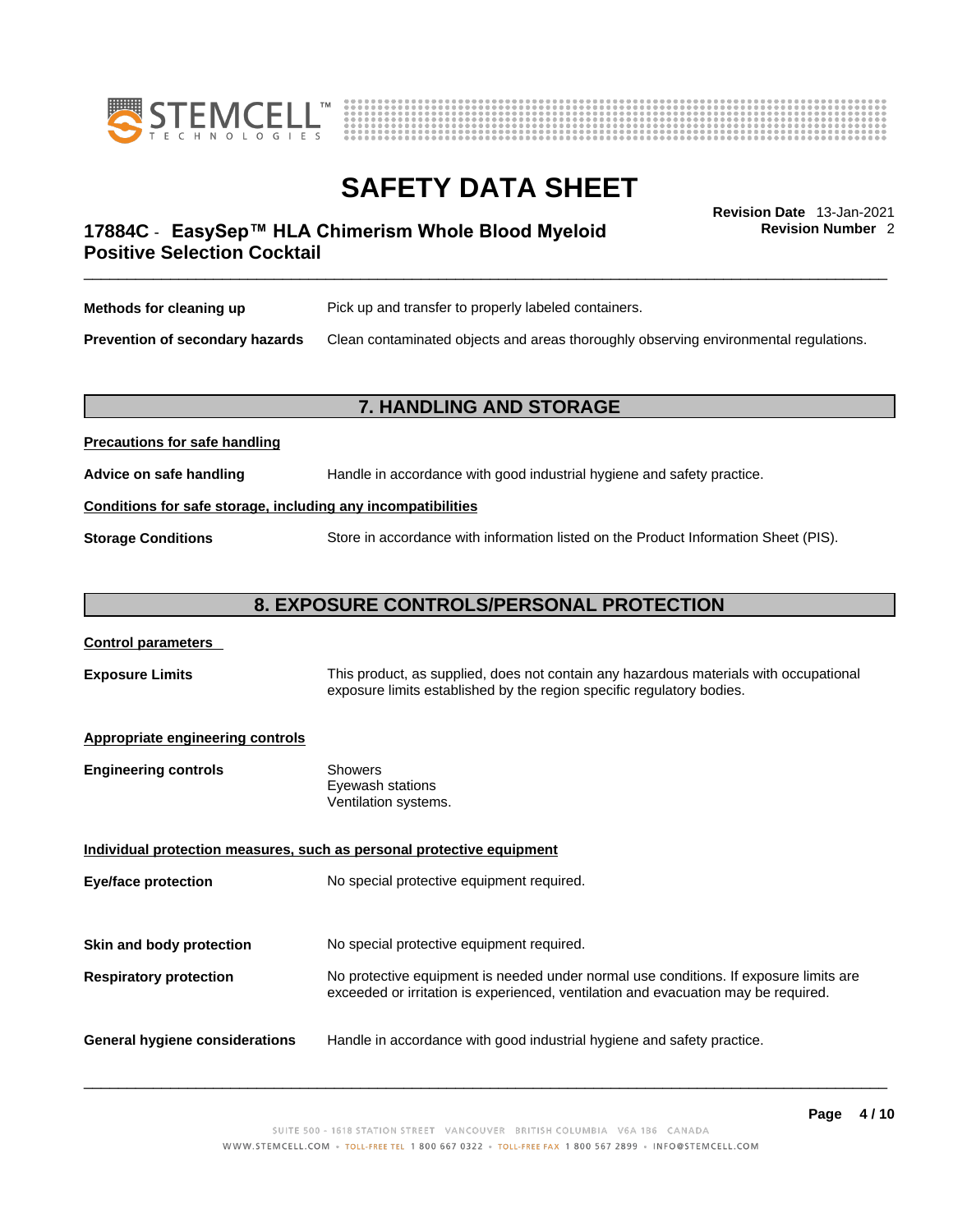



# \_\_\_\_\_\_\_\_\_\_\_\_\_\_\_\_\_\_\_\_\_\_\_\_\_\_\_\_\_\_\_\_\_\_\_\_\_\_\_\_\_\_\_\_\_\_\_\_\_\_\_\_\_\_\_\_\_\_\_\_\_\_\_\_\_\_\_\_\_\_\_\_\_\_\_\_\_\_\_\_\_\_\_\_\_\_\_\_\_\_\_\_\_ **Revision Date** 13-Jan-2021 **17884C** - **EasySep™ HLA Chimerism Whole Blood Myeloid Positive Selection Cocktail**

**Revision Number** 2

| <b>9. PHYSICAL AND CHEMICAL PROPERTIES</b>                                     |                          |                  |  |
|--------------------------------------------------------------------------------|--------------------------|------------------|--|
|                                                                                |                          |                  |  |
| Information on basic physical and chemical properties<br><b>Physical state</b> | Liquid                   |                  |  |
| Appearance                                                                     | Clear                    |                  |  |
| Color                                                                          | No information available |                  |  |
| Odor                                                                           | No information available |                  |  |
| <b>Odor threshold</b>                                                          | No information available |                  |  |
| <b>Property</b>                                                                | <b>Values</b>            | Remarks • Method |  |
| рH                                                                             | No data available        | None known       |  |
| Melting point / freezing point                                                 | No data available        | None known       |  |
| Boiling point / boiling range                                                  | No data available        | None known       |  |
| <b>Flash point</b>                                                             | No data available        | None known       |  |
| <b>Evaporation rate</b>                                                        | No data available        | None known       |  |
| Flammability (solid, gas)                                                      | No data available        | None known       |  |
| <b>Flammability Limit in Air</b>                                               |                          | None known       |  |
| <b>Upper flammability limit:</b>                                               | No data available        |                  |  |
| Lower flammability limit:                                                      | No data available        |                  |  |
| Vapor pressure                                                                 | No data available        | None known       |  |
| Vapor density                                                                  | No data available        | None known       |  |
| <b>Relative density</b>                                                        | No data available        | None known       |  |
| <b>Water solubility</b>                                                        | No data available        | None known       |  |
| Solubility in other solvents                                                   | No data available        | None known       |  |
| <b>Partition coefficient</b>                                                   | No data available        | None known       |  |
| <b>Autoignition temperature</b>                                                | No data available        | None known       |  |
| <b>Decomposition temperature</b>                                               | No data available        | None known       |  |
| <b>Kinematic viscosity</b>                                                     | No data available        | None known       |  |
| <b>Dynamic viscosity</b>                                                       | No data available        | None known       |  |
| <b>Explosive properties</b>                                                    | No information available |                  |  |
| <b>Oxidizing properties</b>                                                    | No information available |                  |  |
| Other Information                                                              |                          |                  |  |
| Softening point                                                                | No information available |                  |  |
| Molecular weight                                                               | No information available |                  |  |
| Molecular formula                                                              | No information available |                  |  |
| <b>VOC Content (%)</b>                                                         | No information available |                  |  |
| <b>Liquid Density</b>                                                          | No information available |                  |  |
| <b>Bulk density</b>                                                            | No information available |                  |  |
| <b>10. STABILITY AND REACTIVITY</b>                                            |                          |                  |  |
|                                                                                |                          |                  |  |

**Reactivity No information available.** 

**Chemical stability** Stable under normal conditions.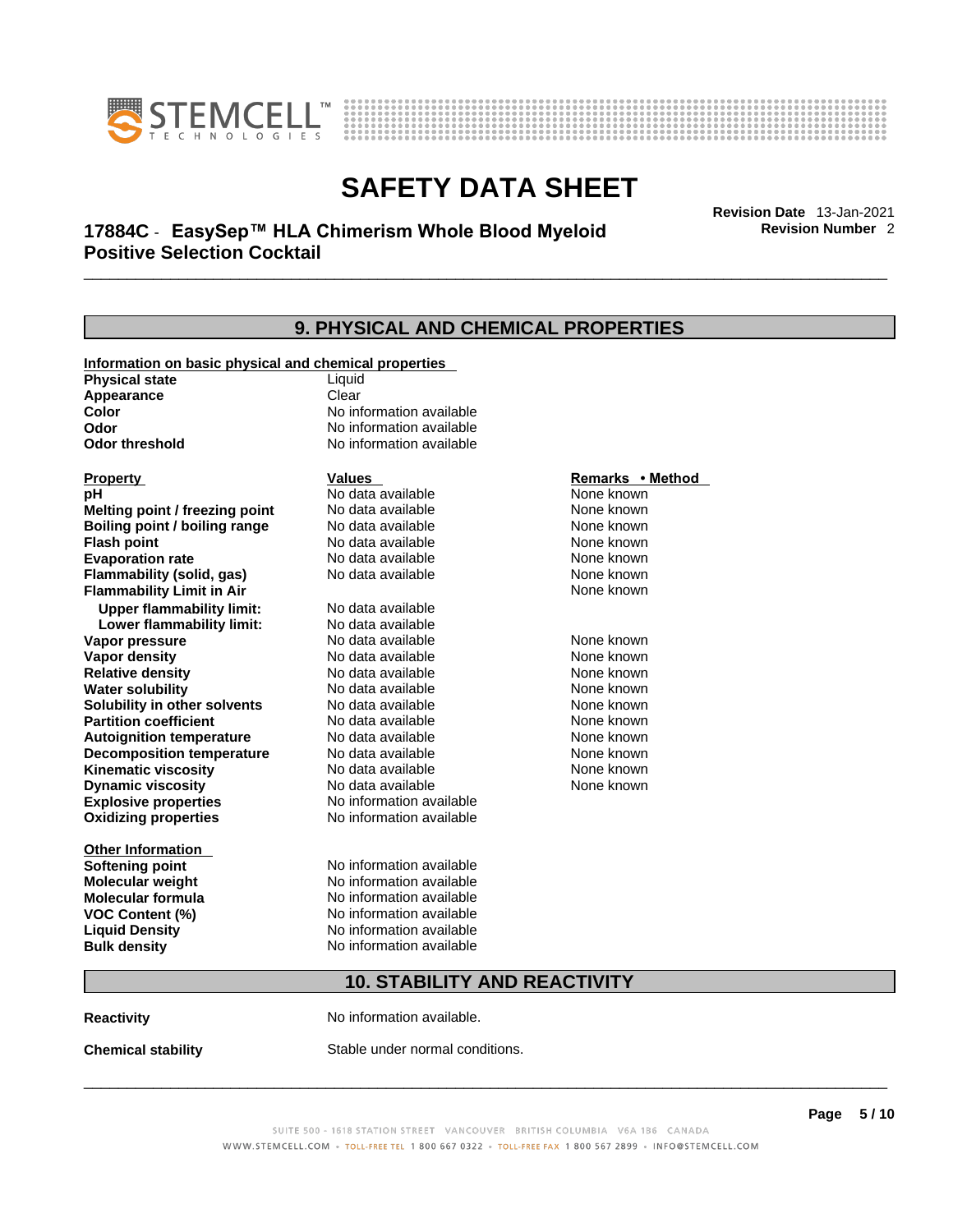



# \_\_\_\_\_\_\_\_\_\_\_\_\_\_\_\_\_\_\_\_\_\_\_\_\_\_\_\_\_\_\_\_\_\_\_\_\_\_\_\_\_\_\_\_\_\_\_\_\_\_\_\_\_\_\_\_\_\_\_\_\_\_\_\_\_\_\_\_\_\_\_\_\_\_\_\_\_\_\_\_\_\_\_\_\_\_\_\_\_\_\_\_\_ **Revision Date** 13-Jan-2021 **17884C** - **EasySep™ HLA Chimerism Whole Blood Myeloid Positive Selection Cocktail**

**Revision Number** 2

| Possibility of hazardous reactions | None under normal processing.             |
|------------------------------------|-------------------------------------------|
| <b>Conditions to avoid</b>         | None known based on information supplied. |
| Incompatible materials             | None known based on information supplied. |

**Hazardous decomposition products** None known based on information supplied.

## **11. TOXICOLOGICAL INFORMATION**

### **Information on likely routes of exposure**

#### **Product Information**

| <b>Inhalation</b>                                                            | Specific test data for the substance or mixture is not available. |  |
|------------------------------------------------------------------------------|-------------------------------------------------------------------|--|
| Eye contact                                                                  | Specific test data for the substance or mixture is not available. |  |
| <b>Skin contact</b>                                                          | Specific test data for the substance or mixture is not available. |  |
| Ingestion                                                                    | Specific test data for the substance or mixture is not available. |  |
| Symptoms related to the physical, chemical and toxicological characteristics |                                                                   |  |

**Symptoms** No information available.

**Numerical measures of toxicity**

**Acute toxicity**

**Unknown acute toxicity** 0 % of the mixture consists of ingredient(s) of unknown toxicity

0 % of the mixture consists of ingredient(s) of unknown acute oral toxicity

0 % of the mixture consists of ingredient(s) of unknown acute dermal toxicity

0 % of the mixture consists of ingredient(s) of unknown acute inhalation toxicity (gas)

0 % of the mixture consists of ingredient(s) of unknown acute inhalation toxicity (vapor)

0 % of the mixture consists of ingredient(s) of unknown acute inhalation toxicity (dust/mist) Product Information

#### **Delayed and immediate effects as well as chronic effects from short and long-term exposure**

| <b>Skin</b><br>- Lusikaksar<br>--------<br>- - --<br>-аног.<br>.cor<br>rosıc<br>וומ | `available.<br>N٥<br>'ntorm? د<br>nation |
|-------------------------------------------------------------------------------------|------------------------------------------|
| lPr∩i<br><b>Information</b>                                                         |                                          |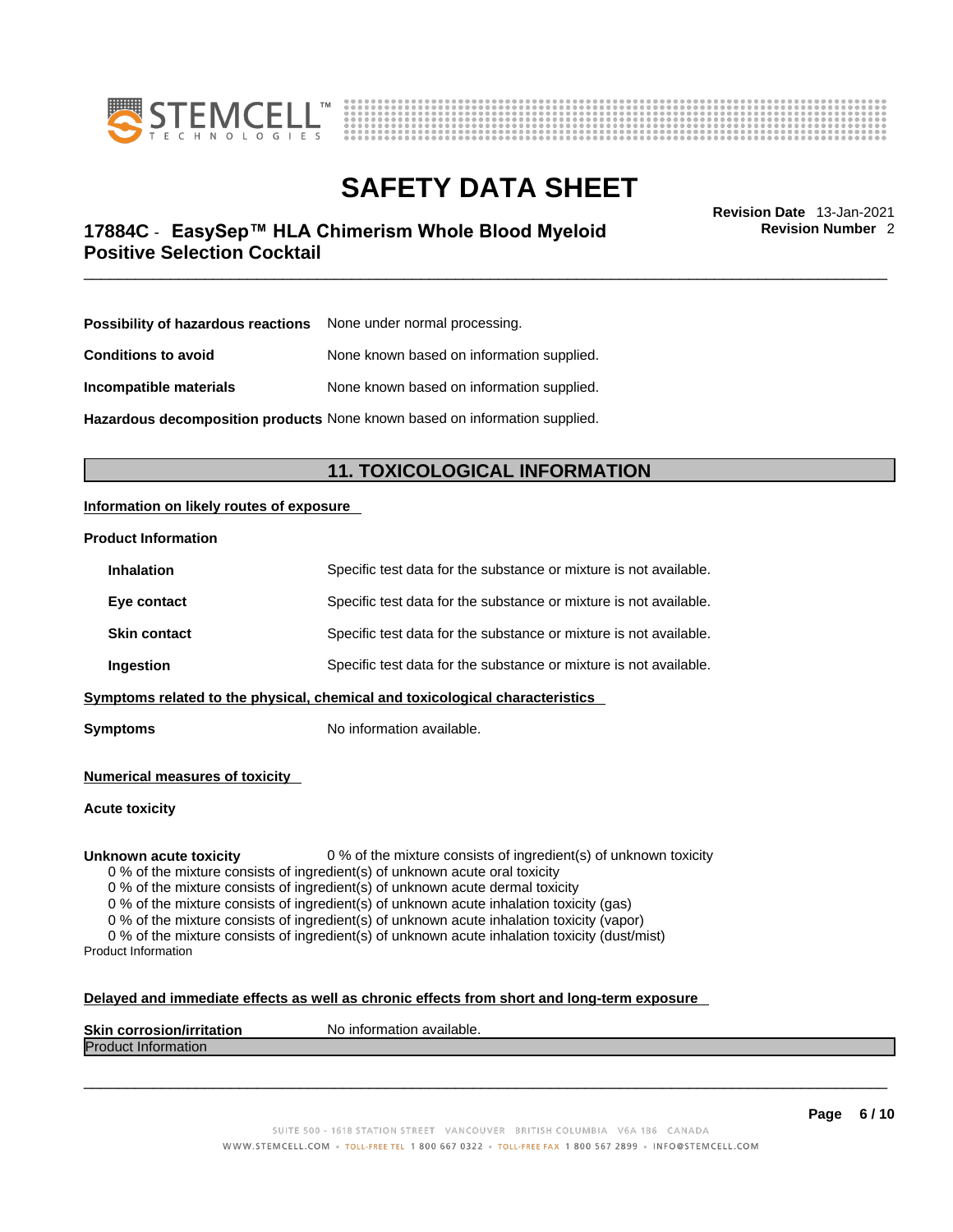

**Ecotoxicity** 



# **SAFETY DATA SHEET**

# \_\_\_\_\_\_\_\_\_\_\_\_\_\_\_\_\_\_\_\_\_\_\_\_\_\_\_\_\_\_\_\_\_\_\_\_\_\_\_\_\_\_\_\_\_\_\_\_\_\_\_\_\_\_\_\_\_\_\_\_\_\_\_\_\_\_\_\_\_\_\_\_\_\_\_\_\_\_\_\_\_\_\_\_\_\_\_\_\_\_\_\_\_ **Revision Date** 13-Jan-2021 **17884C** - **EasySep™ HLA Chimerism Whole Blood Myeloid Positive Selection Cocktail**

**Revision Number** 2

| Serious eye damage/eye irritation        | No information available.  |  |
|------------------------------------------|----------------------------|--|
| Product Information                      |                            |  |
| <b>Respiratory or skin sensitization</b> | No information available.  |  |
| <b>Product Information</b>               |                            |  |
| <b>Germ cell mutagenicity</b>            | No information available.  |  |
| <b>Product Information</b>               |                            |  |
| Carcinogenicity                          | No information available.  |  |
| <b>Reproductive toxicity</b>             | No information available.  |  |
| <b>Product Information</b>               |                            |  |
| <b>STOT - single exposure</b>            | No information available.  |  |
|                                          | <b>Product Information</b> |  |
| <b>STOT - repeated exposure</b>          | No information available.  |  |
| <b>Product Information</b>               |                            |  |
| <b>Aspiration hazard</b>                 | No information available.  |  |
|                                          |                            |  |

# **12. ECOLOGICAL INFORMATION**

| ECOLOXICITY                   |                                    |  |
|-------------------------------|------------------------------------|--|
| <b>Product Information</b>    |                                    |  |
| Persistence and degradability | No information available.          |  |
| <b>Bioaccumulation</b>        | There is no data for this product. |  |
|                               |                                    |  |
| Other adverse effects         | No information available.          |  |

# **13. DISPOSAL CONSIDERATIONS**

| Waste treatment methods                |                                                                                                                    |
|----------------------------------------|--------------------------------------------------------------------------------------------------------------------|
| Waste from residues/unused<br>products | Dispose of in accordance with local regulations. Dispose of waste in accordance with<br>environmental legislation. |
| Contaminated packaging                 | Do not reuse empty containers.                                                                                     |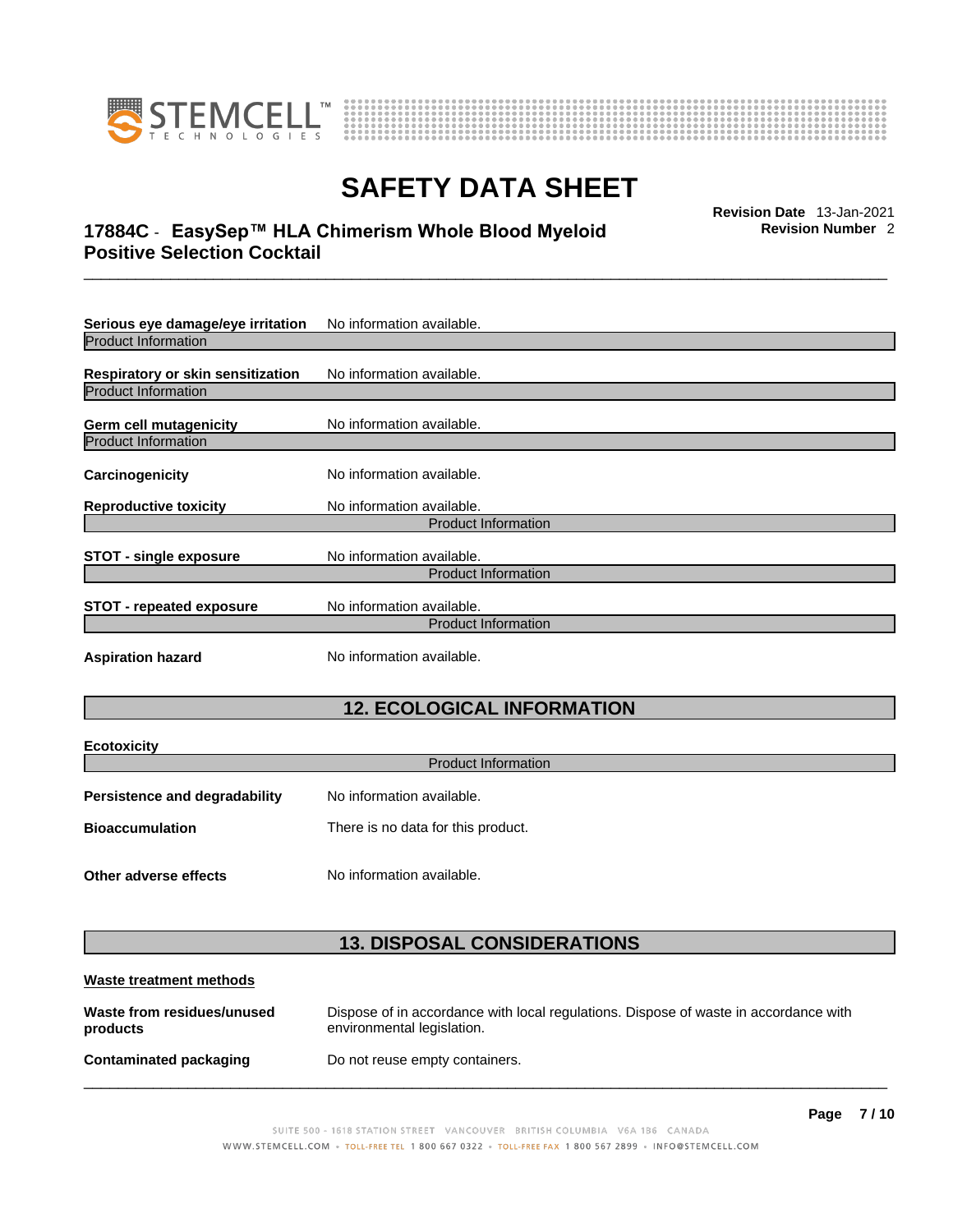



**Revision Number** 2

# \_\_\_\_\_\_\_\_\_\_\_\_\_\_\_\_\_\_\_\_\_\_\_\_\_\_\_\_\_\_\_\_\_\_\_\_\_\_\_\_\_\_\_\_\_\_\_\_\_\_\_\_\_\_\_\_\_\_\_\_\_\_\_\_\_\_\_\_\_\_\_\_\_\_\_\_\_\_\_\_\_\_\_\_\_\_\_\_\_\_\_\_\_ **Revision Date** 13-Jan-2021 **17884C** - **EasySep™ HLA Chimerism Whole Blood Myeloid Positive Selection Cocktail**

# **14. TRANSPORT INFORMATION**

| Not regulated |
|---------------|
| Not regulated |
| Not regulated |
| Not regulated |
| Not regulated |
| Not regulated |
| Not regulated |
| Not regulated |
| Not regulated |
|               |

# **15. REGULATORY INFORMATION**

| <b>International Inventories</b> |                 |
|----------------------------------|-----------------|
| TSCA                             | Complies        |
| <b>DSL/NDSL</b>                  | Complies        |
| <b>EINECS/ELINCS</b>             | Complies        |
| ENCS                             | Does not comply |
| <b>IECSC</b>                     | Complies        |
| KECL                             | Complies        |
| PICCS                            | Complies        |
| AICS                             | Complies        |
|                                  |                 |

 **Legend:** 

 **TSCA** - United States Toxic Substances Control Act Section 8(b) Inventory

 **DSL/NDSL** - Canadian Domestic Substances List/Non-Domestic Substances List

 **EINECS/ELINCS** - European Inventory of Existing Chemical Substances/European List of Notified Chemical Substances

- **ENCS**  Japan Existing and New Chemical Substances
- **IECSC**  China Inventory of Existing Chemical Substances
- **KECL**  Korean Existing and Evaluated Chemical Substances
- **PICCS**  Philippines Inventory of Chemicals and Chemical Substances
- **AICS**  Australian Inventory of Chemical Substances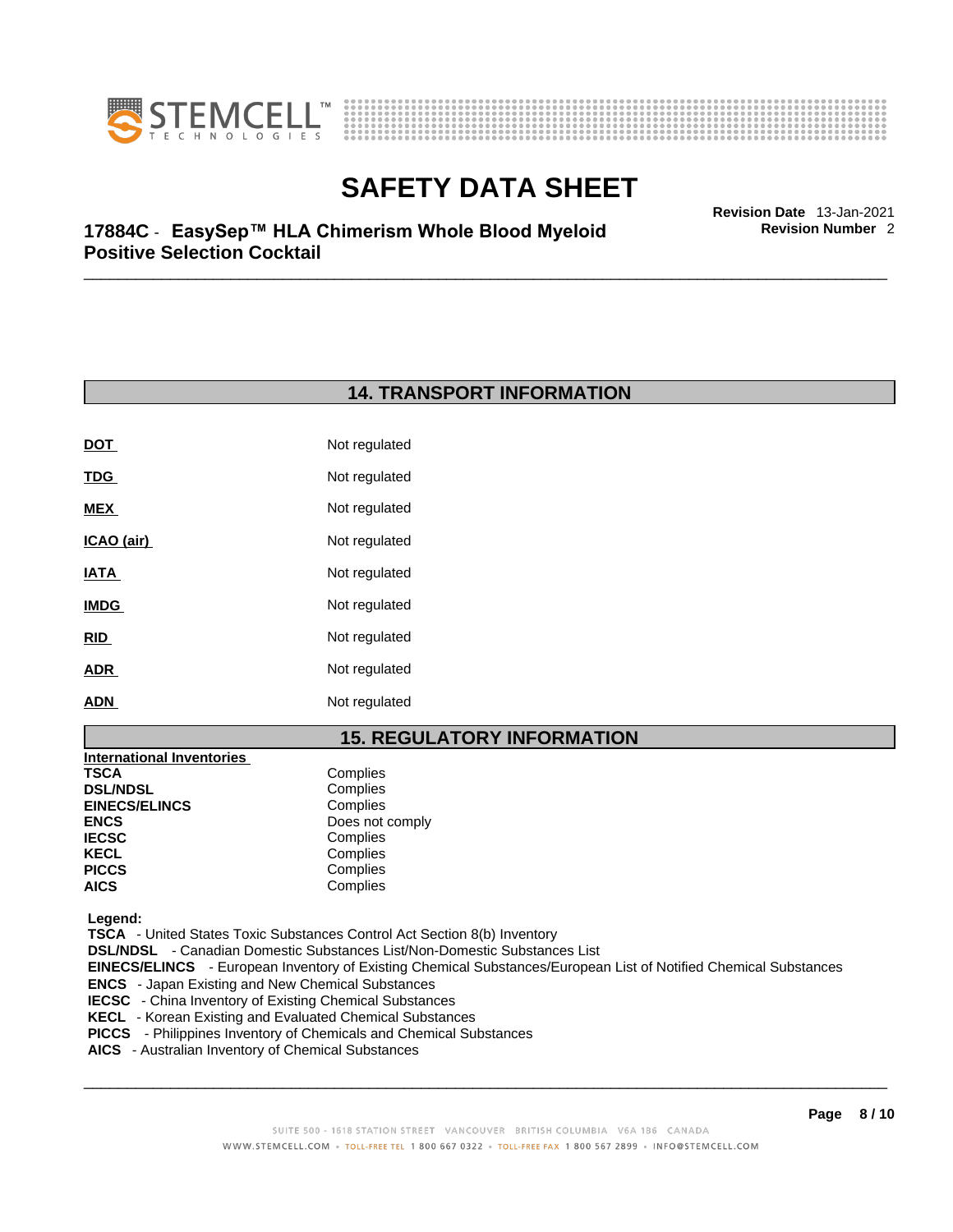



# \_\_\_\_\_\_\_\_\_\_\_\_\_\_\_\_\_\_\_\_\_\_\_\_\_\_\_\_\_\_\_\_\_\_\_\_\_\_\_\_\_\_\_\_\_\_\_\_\_\_\_\_\_\_\_\_\_\_\_\_\_\_\_\_\_\_\_\_\_\_\_\_\_\_\_\_\_\_\_\_\_\_\_\_\_\_\_\_\_\_\_\_\_ **Revision Date** 13-Jan-2021 **17884C** - **EasySep™ HLA Chimerism Whole Blood Myeloid Positive Selection Cocktail**

**Revision Number** 2

#### **US Federal Regulations**

#### **SARA 313**

Section 313 of Title III of the Superfund Amendments and Reauthorization Act of 1986 (SARA). This product does not contain any chemicals which are subject to the reporting requirements of the Act and Title 40 of the Code of Federal Regulations, Part 372.

| SARA 311/312 Hazard Categories    |    |  |
|-----------------------------------|----|--|
| Acute health hazard               | No |  |
| <b>Chronic Health Hazard</b>      | No |  |
| <b>Fire hazard</b>                | No |  |
| Sudden release of pressure hazard | No |  |
| <b>Reactive Hazard</b>            | No |  |
|                                   |    |  |

### **CWA** (Clean Water Act)

This product does not contain any substances regulated as pollutants pursuant to the Clean Water Act (40 CFR 122.21 and 40 CFR 122.42).

#### **CERCLA**

This material, as supplied, does not contain any substances regulated as hazardous substances under the Comprehensive Environmental Response Compensation and Liability Act (CERCLA) (40 CFR 302) or the Superfund Amendments and Reauthorization Act (SARA) (40 CFR 355). There may be specific reporting requirements at the local, regional, or state level pertaining to releases of this material.

#### **US State Regulations**

#### **California Proposition 65**

This product does not contain any Proposition 65 chemicals.

#### **U.S. State Right-to-Know Regulations**

#### **US State Regulations**

| Chemical name            | New Jersey | <b>Massachusetts</b> | Pennsylvania |
|--------------------------|------------|----------------------|--------------|
| Water<br>7732-18-5       |            |                      |              |
| Sodium Phosphate Dibasic |            |                      |              |
| 7558-79-4                |            |                      |              |

#### **U.S. EPA Label Information**

#### **EPA Pesticide Registration Number** Not applicable